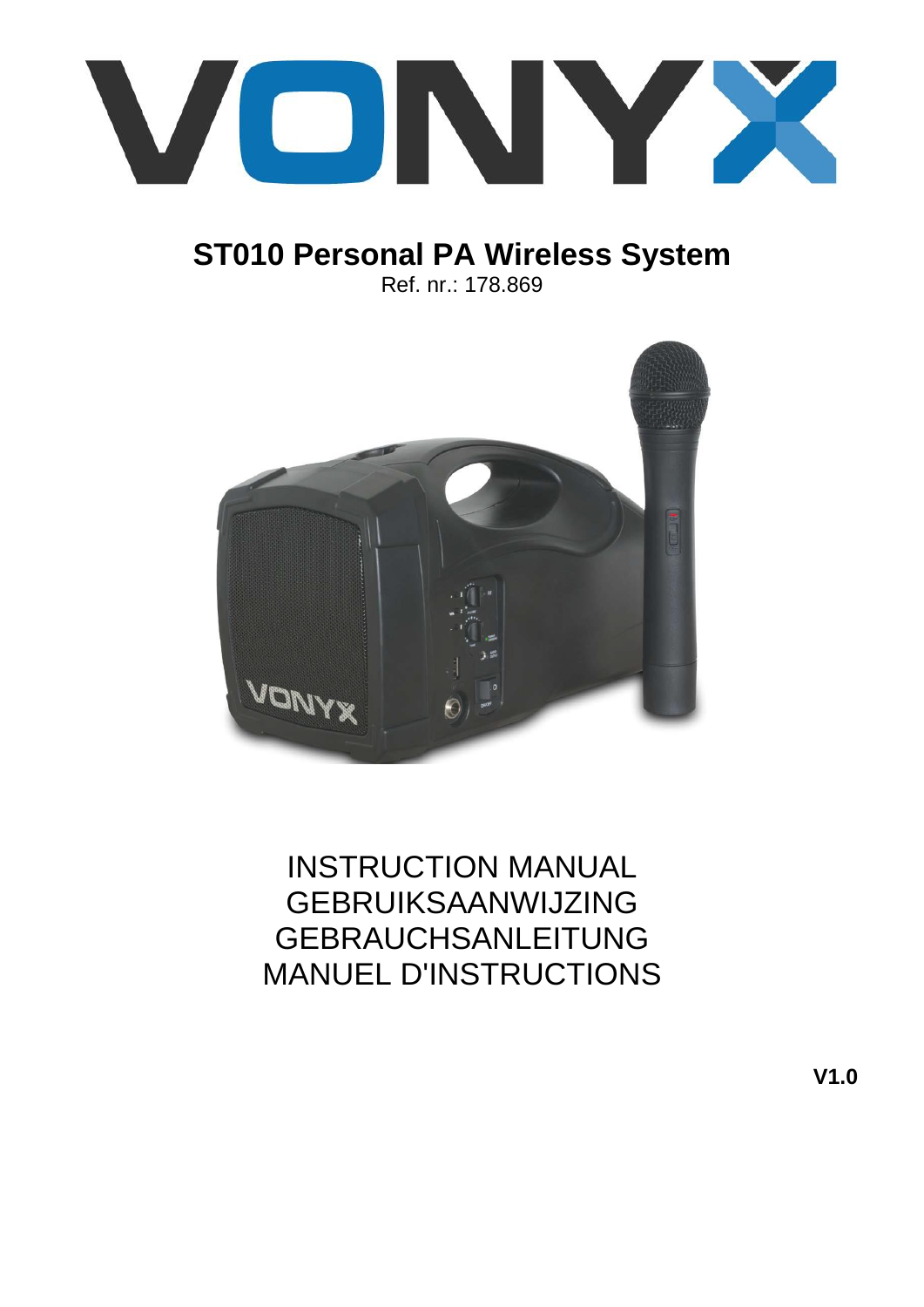### **ENGLISH**

Congratulations to the purchase of this Vonyx product. Please read this manual thoroughly prior to using the unit in order to benefit fully from all features.

Read the manual prior to using the unit. Follow the instructions in order not to invalidate the warranty. Take all precautions to avoid fire and/or electrical shock. Repairs must only be carried out by a qualified technician in order to avoid electrical shock. Keep the manual for future reference.

- Prior to using the unit, please ask advice from a specialist. When the unit is switched on for the first time, some smell may occur. This is normal and will disappear after a while.
- The unit contains voltage carrying parts. Therefore do NOT open the housing.
- Do not place metal objects or pour liquids into the unit This may cause electrical shock and malfunction.
- Do not place the unit near heat sources such as radiators, etc. Do not place the unit on a vibrating surface. Do not cover the ventilation holes.
- The unit is not suitable for continuous use.
- Be careful with the mains lead and do not damage it. A faulty or damaged mains lead can cause electrical shock and malfunction.
- When unplugging the unit from a mains outlet, always pull the plug, never the lead.
- Do not plug or unplug the unit with wet hands.
- If the plug and/or the mains lead are damaged, they need to be replaced by a qualified technician.
- If the unit is damaged to such an extent that internal parts are visible, do NOT plug the unit into a mains outlet and DO NOT switch the unit on. Contact your dealer. Do NOT connect the unit to a rheostat or dimmer.
- To avoid fire and shock hazard, do not expose the unit to rain and moisture.
- All repairs should be carried out by a qualified technician only.
- Connect the unit to an earthed mains outlet (220-240Vac/50Hz) protected by a 10-16A fuse.
- During a thunderstorm or if the unit will not be used for a longer period of time, unplug it from the mains. The rule is: Unplug it from the mains when not in use.
- If the unit has not been used for a longer period of time, condensation may occur. Let the unit reach room temperature before you switch it on. Never use the unit in humid rooms or outdoors.
- To prevent accidents in companies, you must follow the applicable guide lines and follow the instructions.
- Do not repeatedly switch the fixture on and off. This shortens the life time.
- Keep the unit out of the reach of children. Do not leave the unit unattended.
- Do not use cleaning sprays to clean switches. The residues of these sprays cause deposits of dust and grease. In case of malfunction, always seek advice from a specialist.
- Do not force the controls.
- If this unit is with speaker inside which can cause magnetic field. Keep this unit at least 60cm away from computer or TV.
- If this unit is with built-in lead-acid rechargeable battery. Please recharge the battery every 3 months if you are not going to use the unit for a long period of time. Or the battery may be damaged.
- If the battery is damaged please replace with same specifications battery. And dispose the damaged battery environment friendly.
- If the unit has fallen, always have it checked by a qualified technician before you switch the unit on again.
- Do not use chemicals to clean the unit. They damage the varnish. Only clean the unit with a dry cloth.
- Keep away from electronic equipment that may cause interference.
- Only use original spares for repairs, otherwise serious damage and/or dangerous radiation may occur.
- Switch the unit off prior to unplugging it from the mains and/or other equipment. Unplug all leads and cables prior to moving the unit.
- Make sure that the mains lead cannot be damaged when people walk on it. Check the mains lead before every use for damages and faults!
- The mains voltage is 220-240Vac/50Hz. Check if power outlet match. If you travel, make sure that the mains voltage of the country is suitable for this unit.
- Keep the original packing material so that you can transport the unit in safe conditions.



This mark attracts the attention of the user to high voltages that are present inside the housing and that are of sufficient magnitude to cause a shock hazard.

This mark attracts the attention of the user to important instructions that are contained in the manual and that he should read and adhere to.

The unit has been certified CE. It is prohibited to make any changes to the unit. They would invalidate the CE certificate and their guarantee!

**NOTE:** To make sure that the unit will function normally, it must be used in rooms with a temperature between 5°C/41°F and 35°C/95°F.



Electric products must not be put into household waste. Please bring them to a recycling centre. Ask your local authorities or your dealer about the way to proceed. The specifications are typical. The actual values can slightly change from one unit to the other. Specifications can be changed without prior notice.

*Do not attempt to make any repairs yourself. This would invalid your warranty. Do not make any changes to the unit. This would also invalid your warranty. The warranty is not applicable in case of accidents or damages caused by inappropriate use or disrespect of the warnings contained in this manual. Vonyx cannot be held responsible for personal injuries caused by a disrespect of the safety recommendations and warnings. This is also applicable to all damages in whatever form.*

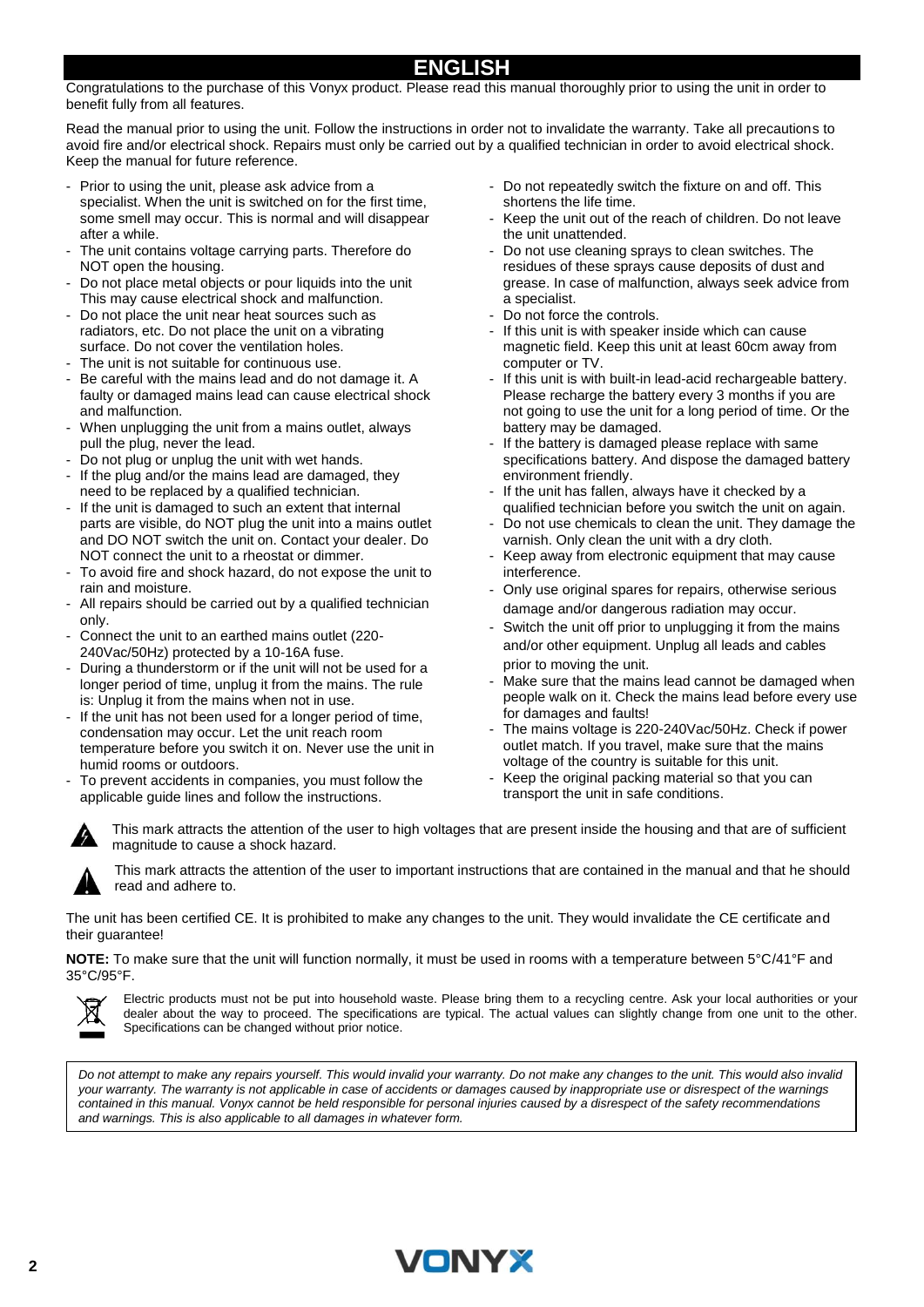**Description of the amplifier:**

1.Volume Control 2.Tone Control 3.Audio Output

4.USB socket 5.Wired mic input 6.Power On/Off



#### **A. Operation of the Amplifier:**

Firstly, make sure the amplifier is available in the current power voltage.

- 1. Using AC power supply: Connecting with AC power, please switch to POWER ON position, and the power indicator turns green ,it shows the amplifier works normally(If suddenly AC power is cut off, the built –in rechargeable will supply power automatically);
- 2. Using DC power supply: Switch to POWER ON position, and the power indicator turns green, it works normally, it has a low power warning set, if it's low battery, it will provides a "BEEP" sound to inform the users to charge the amplifier.

**Caution:** Please switch to "POWER OFF" position when you finish using the amplifier, otherwise, it will influence battery life span.

# **B. Operation of wireless transmitter:**

- Open the cover, install the battery with correct polarity then close the cove.
- 2. Switch to ON position, the indicator flash up then black out ,it means can work normally ,please turn off the power after using it.
- 3. The best way to set the voice volume of amplifier to half position and then you can adjust the volume to meet your needs.

#### **Caution:**

1. If the transmitter is ON, but the LED indictor is dim or off, it means the battery is low or you have placed the battery wrong polarity.

**Windscreer** 

2. Please take out the battery if you do not want to use it for a long period.

#### **Operation BT-Technology:**

Press "MODE" button to switch on the BT-function. Then use your mobile phone or computer to search a BTdevice and connect the ST010 with your device.

| The problems might be      | <b>Reasons and Resolutions</b>                                                                                 |
|----------------------------|----------------------------------------------------------------------------------------------------------------|
| The power indicator is dim | It indicates the battery low, please change to AC supply and<br>charge it immediately;                         |
| Hash Howl                  | 1. Turn down the volume of amplifier                                                                           |
|                            | 2. Turn the tone control to Bass                                                                               |
|                            | 3. Adjust the distant between amplifier and microphone, do not<br>face the speaker of amplifier while using it |
| <b>Noise</b>               | 1. Battery low of the amplifier or transmitter;                                                                |
|                            | 2. The microphone cord might be damaged;                                                                       |
|                            | 3. Interference by same frequency (201.400MHz);                                                                |

# **TROUBLESHOOTING:**



Batter

**Battery LED** Switch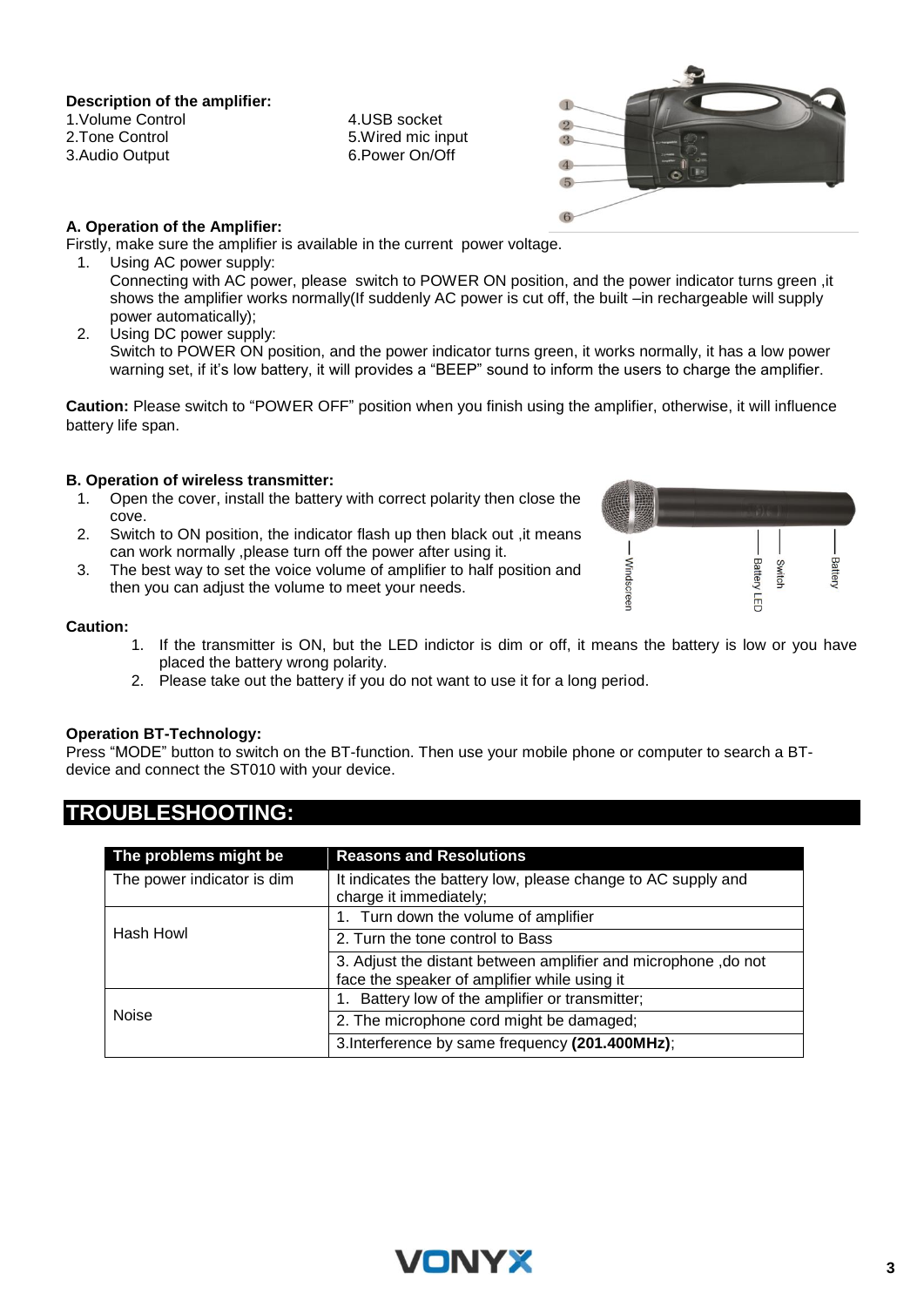## **NEDERLANDS**

Hartelijk dank voor de aanschaf van dit Vonyx product. Neemt U a.u.b. een paar momenten de tijd om deze handleiding zorgvuldig te lezen, aangezien wij graag willen dat u onze producten snel en volledig gebruikt.

Lees deze handleiding eerst door alvorens het product te gebruiken. Volg de instructies op anders zou de garantie wel eens kunnen vervallen. Neem ook altijd alle veiligheidsmaatregelen om brand en/of een elektrische schok te voorkomen. Tevens is het ook raadzaam om reparaties / modificaties e.d. over te laten aan gekwalificeerd personeel om een elektrische schok te voorkomen. Bewaar deze handleiding ook voor toekomstig gebruik.

- Bewaar de verpakking zodat u indien het apparaat defect is, dit in de originele verpakking kunt opsturen om beschadigingen te voorkomen.
- Voordat het apparaat in werking wordt gesteld, altijd eerst een deskundige raadplegen. Bij het voor de eerste keer inschakelen kan een bepaalde reuk optreden. Dit is normaal en verdwijnt na een poos.
- In het apparaat bevinden zich onder spanning staande onderdelen; open daarom NOOIT dit apparaat.
- Plaats geen metalen objecten en mors geen vloeistof in het effect. Dit kan leiden tot elektrische schokken of defecten.
- Toestel niet opstellen in de buurt van warmtebronnen zoals radiatoren etc. en niet op een vibrerende onder- grond plaatsen. Dek ventilatieopeningen nooit af.
- Het apparaat is niet geschikt voor continu gebruik.
- Wees voorzichtig met het netsnoer en beschadig deze niet. Als het snoer kapot of beschadigd is, kan dit leiden tot elektrische schokken of defecten.
- Als u de stekker uit het stopcontact neemt, trek dan niet aan het snoer, maar aan de stekker.
- Om brand of elektrische schok te voorkomen, dient u dit apparaat niet bloot te stellen aan regen of vocht.
- Verwijder of plaats een stekker nooit met natte handen resp. uit en in het stopcontact.
- Indien zowel de stekker en/of netsnoer als snoeringang in het apparaat beschadigd zijn dient dit door een vakman hersteld te worden.
- Indien het apparaat zo beschadigd is dat inwendige (onder)delen zichtbaar zijn mag de stekker NOOIT in het stopcontact worden geplaatst en het apparaat NOOIT worden ingeschakeld. Neem in dit geval contact op met de dealer.
- Sluit het apparaat nooit op een dimmer aan.
- Reparatie aan het apparaat dient te geschieden door een vakman of een deskundige.
- Sluit het apparaat alleen aan op een 220-240VAC / 50Hz (geaard) stopcontact, verbonden met een 10-16A meterkastgroep.
- Bij onweer altijd de stekker uit het stopcontact halen, zo ook wanneer het apparaat voor een langere tijd niet gebruikt wordt. Stelregel: Bij geen gebruik stekker verwijderen.
- Als u het apparaat lang niet gebruikt heeft en het weer wil gebruiken kan er condens ontstaan; laat het apparaat eerst op kamertemperatuur komen alvorens het weer in werking te stellen.
- Apparaat nooit in vochtige ruimten en buiten gebruiken.
- Om ongevallen in bedrijven te voorkomen moet rekening worden gehouden met de daarvoor geldende richtlijnen en moeten de aanwijzingen/waarschuwingen worden gevolgd.
- Het apparaat buiten bereik van kinderen houden. Bovendien mag het apparaat nooit onbeheerd gelaten worden.
- Gebruik geen schoonmaakspray om de schakelaars te reinigen. Restanten van deze spray zorgen ervoor dat smeer en stof ophopen. Raadpleeg bij storing te allen tijde een deskundige.
- Gebruik geen overmatige kracht bij het bedienen van het apparaat.
- Dit apparaat kan magnetisch veld veroorzaken. Houd dit apparaat ten minste 60 cm afstand van de computer of tv.
- Laad de accu elke 3 maanden als u het apparaat voor een langere periode niet gebruikt. De batterij kan worden beschadigd.
- Bij een ongeval met dit product altijd eerst een deskundige raadplegen alvorens opnieuw te gebruiken.
- Tracht het apparaat niet schoon te maken met chemische oplossingen. Dit kan de lak beschadigen. Gebruik een droge doek om schoon te maken.
- Blijf uit de buurt van elektronische apparatuur die bromstoringen zouden kunnen veroorzaken.
- Bij reparatie dienen altijd originele onderdelen te worden gebruikt om onherstelbare beschadigingen en/of ontoelaatbare straling te voorkomen.
- Schakel eerst het toestel uit voordat u het netsnoer verwijdert. Verwijder netsnoer en aansluitsnoeren voordat u dit product gaat verplaatsen.
- Zorg ervoor dat het netsnoer niet beschadigd/defect kan raken wanneer mensen erover heen lopen. Het netsnoer vóór ieder gebruik controleren op breuken/defecten!
- In Nederland/België is de netspanning 220-240Vac/50Hz. Indien u reist (en u neemt het apparaat mee) informeer dan naar de netspanning in het land waar u verblijft.



Deze markering wordt weergegeven om u erop attent te maken dat een levensgevaarlijke spanning in het product aanwezig is en dat bij aanraking van deze delen een elektrische schok wordt verkregen.

Deze instructiemarkering wordt weergegeven om u erop te wijzen dat de instructie zeer belangrijk is om te lezen en/of op te volgen.

**OPMERKING:** Om zeker te zijn van een correcte werking, dient u dit apparaat in een ruimte te gebruiken waar de temperatuur tussen de 5°C/41°F en 35°C/95°F ligt.



Raadpleeg eventueel [www.wecycle.nl](http://www.wecycle.nl/) en/of [www.vrom.nl](http://www.vrom.nl/) v.w.b. het afdanken van elektronische apparaten in het kader van de WEEE-regeling. Vele artikelen kunnen worden gerecycled, gooi ze daarom niet bij het huisvuil maar lever ze in bij een gemeentelijk depot of uw dealer. Lever ook afgedankte batterijen in bij uw gemeentelijk depot of bij de dealer, zie [www.stibat.nl](http://www.stibat.nl/)

*Alle (defecte) artikelen dienen gedurende de garantieperiode altijd retour te worden gezonden in de originele verpakking. Voer zelf geen*  reparaties uit aan het toestel; in élk geval vervalt de totale garantie. Ook mag het toestel niet eigenmachtig worden gemodificeerd, ook in dit *geval vervalt de totale garantie. Ook vervalt de garantie bij ongevallen en beschadigingen in élke vorm t.g.v. onoordeelkundig gebruik en het niet in achtnemen van het gestelde in deze gebruiksaanwijzing. Tevens aanvaardt Vonyx geen enkele aansprakelijkheid in geval van persoonlijke ongelukken als gevolg van het niet naleven van veiligheidsinstructies en waarschuwingen. Dit geldt ook voor gevolgschade in wélke vorm dan ook.*

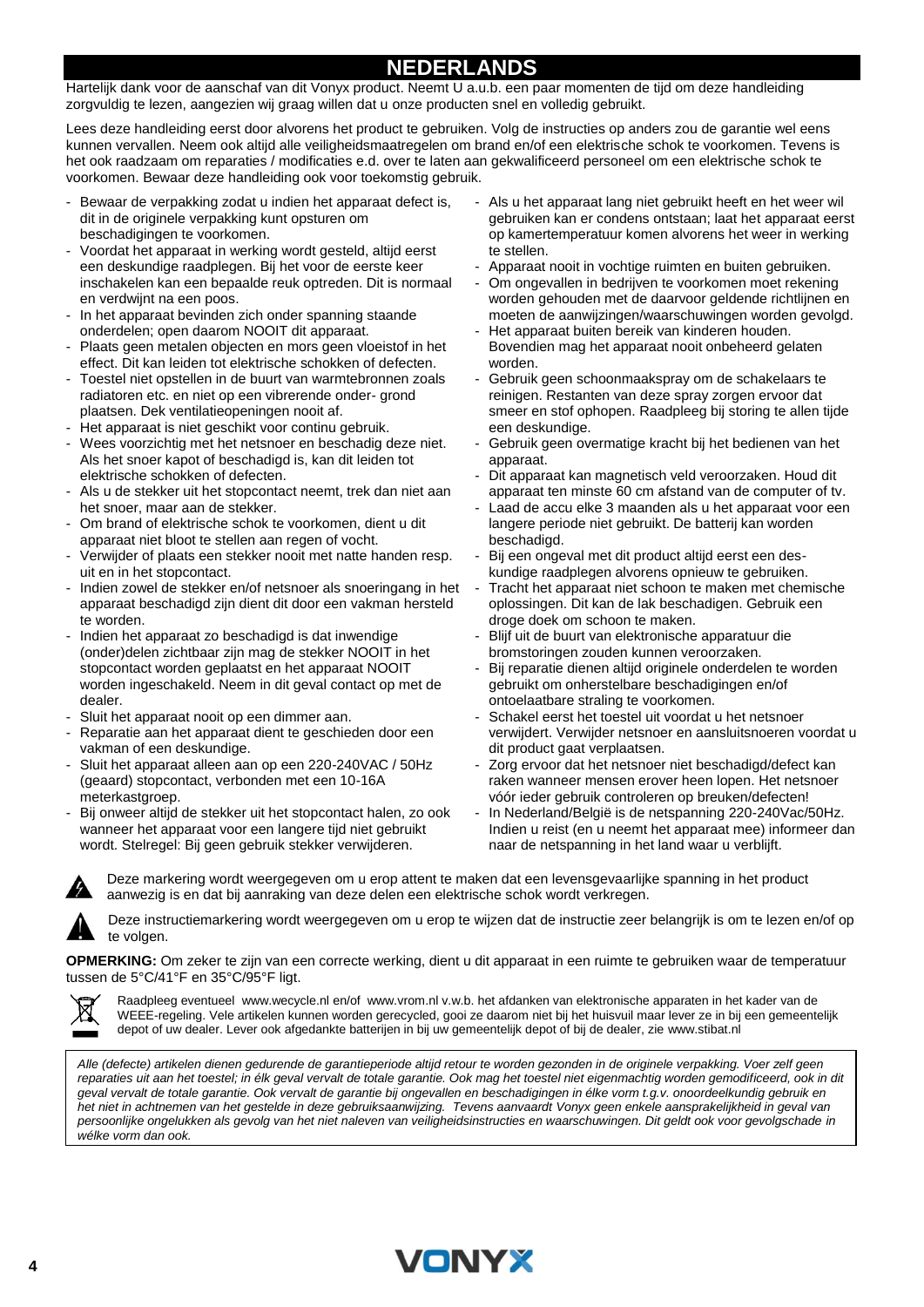#### **BEDIENING :**

#### 1. Volumeregelaar

- 2. Toonregelaar
- 3. Audio uitgang
- 4. USB slot in 5. Microfoon ingang
- 6. Aan/uit schakelaar



#### **A. Bediening van versterker :**

- Ten eerste, zorg ervoor dat de versterker is aangesloten op de juiste voedingsspanning.
	- 1. Met behulp van netvoeding: Verbind het apparaat met netvoeding, zet de aan/uitschakelaar in POWER ON-positie, de led-indicator licht groen op. (Zodra de netvoeding stekker wordt verwijderd gaat het apparaat automatisch over naar batterij voeding)
	- 2. Met behulp van batterijvoeding: Zet de aan/uitschakelaar in POWER ON-positie, de led-indicator licht groen op. Zodra de batterij spanning te laag is, zal het apparaat een "BEEP geluid weergeven. Sluit het apparaat z.s.m. aan op netvoeding.

**Let op:** Zet het apparaat in "POWER OFF" positie wanneer u geen gebruik maakt van het apparaat. Anders zal dit de levensduur van de batterij beïnvloeden.

#### **B. Bediening van de draadloze microfoon :**

- 1. Open het batterij vak, plaats de batterij (denk aan de polariteit) en sluit deze.
- 2. Zet de schakelaar in de ON positie, indicator wordt rood bij gebruik van een Bodypack / de indicator knippert één keer bij gebruik van een handmicrofoon.
- 3. Stelregel: Zet het volume van de megafoon ongeveer half open en regel dan het volume.



#### **N.B.:**

- 1. Als de handmicrofoon/bodypack op ON staat, en de LED indicator is (bijna) uit, zijn de batterijen (bijna) leeg of u heeft de polariteit niet in acht genomen.
- 2. Als het apparaat gedurende lange periode niet gebruikt word, verwijder dan de batterijen.
- 3. Bij frequent gebruik of te lang opladen zal de levensduur van de batterij(en) verminderen.

#### **Bediening BT-technologie:**

Drukt op "MODE" knop om de BT-functie in te schakelen. Maak dan gebruik van uw smartphone of tablet en zoek naar een BT-apparaat en verbind de ST010 met uw apparaat .

| <b>Probleem</b>           | Reden en mogelijke oplossing                                                                                      |
|---------------------------|-------------------------------------------------------------------------------------------------------------------|
| LED indicator (bijna) uit | Accu/Batterij is leeg, deze dient u op te laden.<br>Polariteit in acht genomen bij plaatsing van de batterij(en)? |
| Rondzingen                | 1. Volumeregelaar van de megafoon instellen.                                                                      |
|                           | 2. Toonregelaar instellen.                                                                                        |
|                           | 3. De microfoon niet in de buurt van de luidspreker gebruiken.                                                    |
| Vervorming                | 1. Accu van de megafoon of mic./bodypack-batterij leeg.                                                           |
|                           | 2. Microfoonkabel breuk of slechte verbinding.                                                                    |
|                           | 3. Storing doordat iemand op dezelfde frequentie zendt.(201.400MHz)                                               |

## **PROBLEEM OPLOSSEN:**

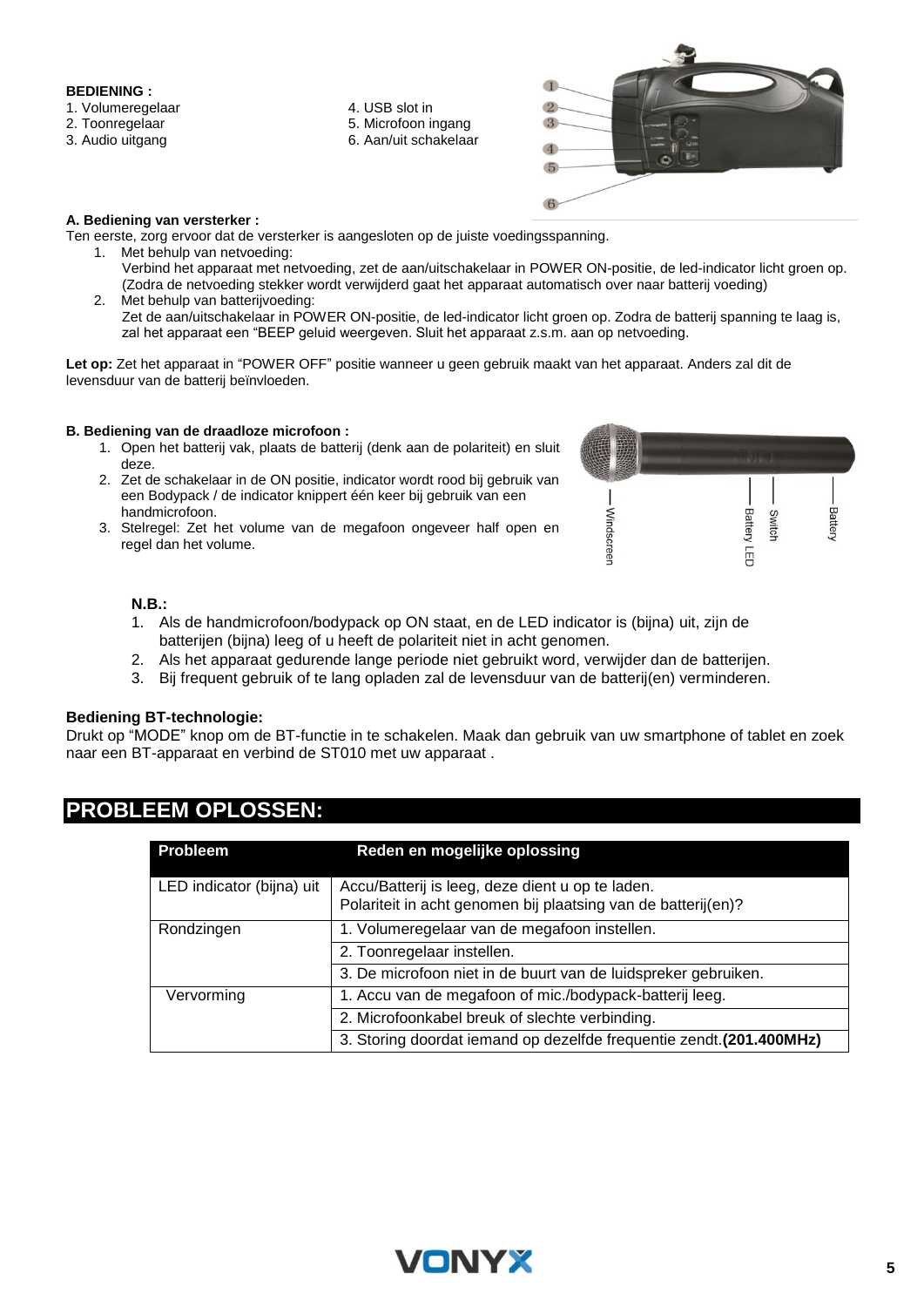### **DEUTSCH**

Vielen Dank für den Kauf dieses Vonyx gerat. Nehmen Sie sich einen Augenblick Zeit, um diese Anleitung sorgfältig durchzulesen, damit sie die Möglichkeiten, die unser Produkt bietet, sofort voll ausnutzen können.

Lesen Sie erst die Anleitung vollständig vor der ersten Inbetriebnahme durch. Befolgen Sie die Anweisung, da sonst jeglicher Garantieanspruch verfällt. Treffen Sie stets alle Sicherheits-vorkehrungen um Feuer und/oder Stromschlag zu vermeiden. Reparaturen dürfen nur von qualifiziertem Fachpersonal ausgeführt werden, um Stromschlag zu vermeiden. Bewahren Sie diese Anleitung für spätere Bezugnahme auf.

- Bewahren Sie die Verpackung auf, um das Gerät im Bedarfsfall sicher transportieren zu können.
- Bevor das Gerät in Betrieb genommen wird, muss es erst von einem Fachmann überprüft werden. Bei der ersten Benutzung kann etwas Geruch auftreten. Das ist normal und verschwindet nach einer Weile
- Das Gerät enthält unter Spannung stehende Teile. Daher NIEMALS das Gehäuse öffnen.
- Keine Metallgegenstände oder Flüssigkeiten ins Gerät dringen lassen. Sie können zu Stromschlag und Defekten führen.
- Gerät nicht in der Nähe von Wärmequellen wie Heizkörpern aufstellen. Nicht auf eine vibrierende Oberfläche stellen. Niemals die Belüftungsschlitze abdecken.
- Das Gerät ist nicht für Dauerbetrieb geeignet.
- Gehen Sie vorsichtig mit dem Netzkabel um und beschädigen Sie es nicht. Eine beschädigte Netzschnur kann zu Stromschlag und Defekten führen.
- Wenn Sie das Gerät vom Netz trennen, immer am Stecker ziehen, niemals an der Schnur.
- Um Feuer und Stromschlag zu vermeiden, das Gerät vor Regen und Feuchtigkeit schützen.
- Den Stecker nie mit nassen Händen in eine Netzsteckdose stecken oder abziehen.
- Wenn sowohl der Stecker und/oder die Netzschnur bzw. der Kabeleintritt ins Gerät beschädigt sind, müssen sie von einem Fachmann repariert werden.
- Wenn das Gerät so beschädigt ist, dass Innenteile sichtbar sind, darf der Stecker NICHT in eine Steckdose gesteckt werden und das Gerät darf NICHT eingeschaltet werden. Wenden Sie sich in dem Fall an Ihren Fachhändler. Das Gerät darf nicht an einen Dimmer angeschlossen werden.
- Reparaturen dürfen nur von einem Fachmann oder Sachverständigen ausgeführt werden.
- Das Gerät nur an eine geerdete 10-16A Netzsteckdose mit 220-240V AC/50Hz Spannung anschließen.
- Bei Gewitter oder längerem Nichtgebrauch den Netzstecker abziehen. Die Regel gilt: Bei Nichtgebrauch Netzstecker abziehen.
- Wenn das Gerät längere Zeit nicht benutzt wurde, kann sich Kondenswasser gebildet haben. Lassen Sie das Gerät erst auf Zimmertemperatur kommen, bevor Sie es einschalten. Das Gerät nicht in feuchten Räumen oder im Freien benutzen.
- Um Unfällen in der Öffentlichkeit vorzubeugen, müssen die geltenden Richtlinien beachtet und die Anweisungen/Warnungen befolgt werden.
- Niemals das Gerät kurz hintereinander ein- und ausschalten. Dadurch verkürzt sich die Lebensdauer erheblich.
- Das Gerät außerhalb der Reichweite von Kindern halten. Das Gerät niemals unbeaufsichtigt lassen.
- Die Regler nicht mit Reinigungssprays reinigen. Diese hinterlassen Rückstände, die zu Staub- und Fettansammlungen führen. Bei Störungen immer einen Fachmann um Rat fragen.
- Das Gerät nur mit sauberen Händen bedienen.
- Das Gerät nicht mit Gewalt bedienen.
- Nach einem Unfall mit dem Gerät immer erst einen Fachmann um Rat fragen, bevor Sie es wieder einschalten.
- Keine chemischen Reinigungsmittel benutzen, die den Lack beschädigen. Das Gerät nur mit einem trockenen Tuch abwischen.
- Nicht in der Nähe von elektronischen Geräten benutzen, die Brummstörungen verursachen können.
- Bei Reparaturen nur die Original-Ersatzteile verwenden, um starke Schäden und/oder gefährliche Strahlungen zu vermeiden.
- Bevor Sie das Netz- und/oder Anschlusskabel abziehen, erst das Gerät ausschalten. Netz- und Anschlusskabel abziehen, bevor Sie das Gerät umstellen.
- Sorgen Sie dafür, dass das Netzkabel nicht beschädigt werden kann, wenn Menschen darüber laufen. Das Netzkabel vor jedem Einsatz auf Brüche/Schadstellen überprüfen.
- In Deutschland beträgt die Netzspannung 220-240V AC / 50Hz. Wenn Sie das Gerät auf Reisen mitnehmen, prüfen Sie, ob die örtliche Netzspannung den Anforderungen des Geräts entspricht.



Dieses Zeichen weist den Benutzer darauf hin, dass lebensgefährliche Spannungen im Gerät anliegen, die bei Berührung einen Stromschlag verursachen.

Dieses Zeichen lenkt die Aufmerksamkeit des Benutzers auf wichtige Hinweise in der Anleitung hin, die unbedingt eingehalten werden müssen.

**HINWEIS:** Um einen einwandfreien Betrieb zu gewährleisten, muss die Raumtemperatur zwischen 5° und 35°C. liegen.



Tronios BV Registrierungsnummer : DE51181017 (ElektroG).

Dieses Produkt darf am Ende seiner Lebensdauer nicht über den normalen Haushaltsabfall entsorgt werden, sondern muss an einem sammelpunkt für das Recycling abgegeben werden. Hiermit leisten Sie einen wichtigen Beitrag zum Schutze unserer Umwelt.

Tronios BV Registrierungsnummer : 21003000 (BatterieG).

Lithiumbatterien und Akkupacks sollten nur im entladenen Zustand in die Altbatteriesammelgefäße bei Handel und bei öffentlich-rechtlichen Entsorgungsträgern gegeben werden. Bei nicht vollständig entladenen Batterien Vorsorge gegen Kurzschlüß treffen durch Isolieren der Pole mit Klebestreifen. Der Endnutzer ist zur Rückgabe von Altbatterien gesetzlich verpflichtet.

Reparieren Sie das Gerät niemals selbst und nehmen Sie niemals eigenmächtig Veränderungen am Gerät vor. Sie verlieren dadurch den Garantieanspruch. Der Garantieanspruch verfällt ebenfalls bei Unfällen und Schäden in jeglicher Form, die durch unsachgemäßen Gebrauch und Nichtbeachtung der Warnungen und Sicherheitshinweise in dieser Anleitung entstanden sind. Vonyx ist in keinem Fall verantwortlich für persönliche Schäden in Folge von Nichtbeachtung der Sicherheitsvorschriften und Warnungen. Dies gilt auch für Folgeschäden jeglicher Form.

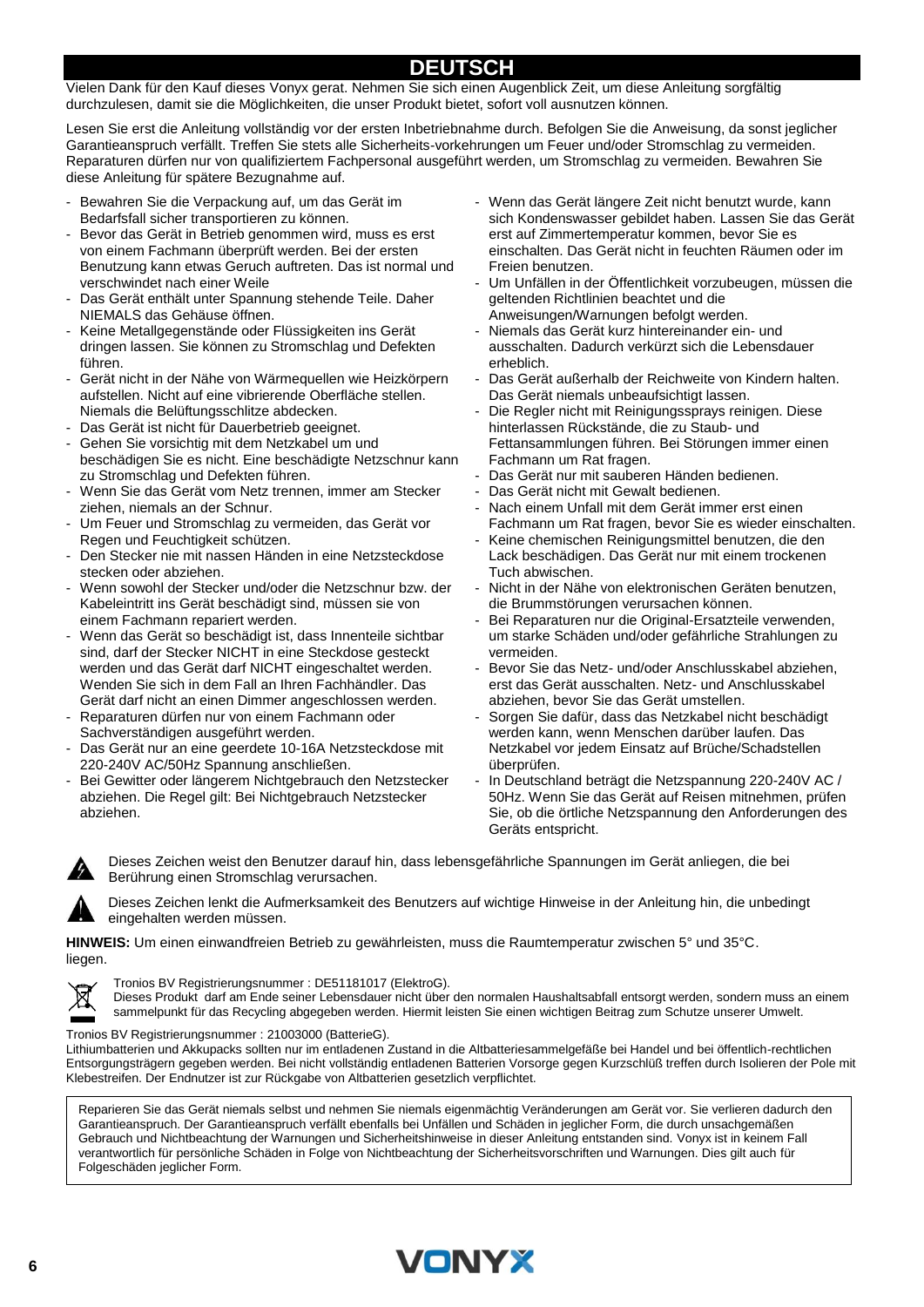#### **BEDIENFELD :**

- 1. Lautstärkeregler
- 2. Tonregler
- 3. Audio Ausgang
- 4. USB slot in
- 5. Mikrofon Eingang
- 6. Ein/Aus Schalter



#### **A. Betriebs der Verstärker:**

Erstens, stellen Sie sicher, dass der Verstärker ist auf die richtige Spannung angeschlossen ist.

1. AC-Stromversorgung:

Schließen Sie das Gerät an das Stromnetz, schalten Sie den Ein / Aus-Schalter auf "POWER ON" Position, die LED-Anzeige leuchtet grün. (Nachdem der Netzstecker entfernt wird, schaltet das Gerät automatisch auf Batteriebetrieb)

2. Akku Betrieb:

Stellen Sie den Ein-/Aus-Schalter auf "POWER ON" Position, die LED-Anzeige leuchtet grün. Wenn die Batteriespannung zu niedrig ist, gibt das Gerät einen "BEEP" ton. Schließen Sie das Gerät so schnell möglich an das Stromnetz.

**Achtung:** Stellen Sie das Gerät auf "POWER OFF", wenn Sie nicht verwenden das Gerät. Ansonsten ist diese die Lebensdauer der Batterie beeinträchtigen.

#### **B. Der Betrieb des Funkmikrofon:**

- 1. Öffnen Sie das Batteriefach, legen Sie die Batterie (bitte Polarität beachten) und schließen die Abdeckung wieder zu
- 2. Drehen Sie den Schalter in "ON" Position, Anzeige leuchtet rot.
- 3. Leitsatz : Stellen Sie zuerst die Lautstärke des Megafons etwa in der Mitte ein und stellen Sie dann die Lautstärk.



#### **Hinweis:**

- 1. Wenn das Handmikrofon eingeschaltet ist, und der LED Indikator ist (fast) aus, sind die Batterien (fast) leer oder haben Sie die Polarität nicht beachtet.
- 2. Wird das Gerät längere Zeit nicht verwendet wird, entfernen Sie die Batterien.
- 3. Bei häufigem Gebrauch oder Überladung wird der Akku kurzlebig.

#### **Betrieb BT-Technologie:**

Drücken Sie die "MODE" Taste, um die BT-Funktion einzuschalten. Dann nutzen Sie Ihr Handy oder Tablet und die Suche nach einem BT-Gerät und schließen Sie das ST010 mit Ihrem Gerät.

### **FEHLERSUCHE:**

| <b>Problem</b>               | <u>Lösung</u>                                                      |
|------------------------------|--------------------------------------------------------------------|
| Ein/Aus Indikator            | Akku/Batterie ist (fast) leer.                                     |
| leuchtet nicht               | Polarität beachtet?                                                |
| "Howling"<br><b>Pfeifton</b> | 1. Lautstärkeregler des Megafons einstellen.                       |
|                              | 2. Tonregler einstellen.                                           |
|                              | 3. Verwenden Sie das Mikrofon nicht in der Nähe des Lautsprechers. |
| Verzerrung                   | 1. Akku des Megafons oder Mikro-Batterie ist fast leer.            |
|                              | 2. Mikrofonkabel Bruch oder schlechte Verbindung.                  |
|                              | 3. Jemand benutzt die gleiche Mikrofon-Frequenz. (201.400 MHz)     |

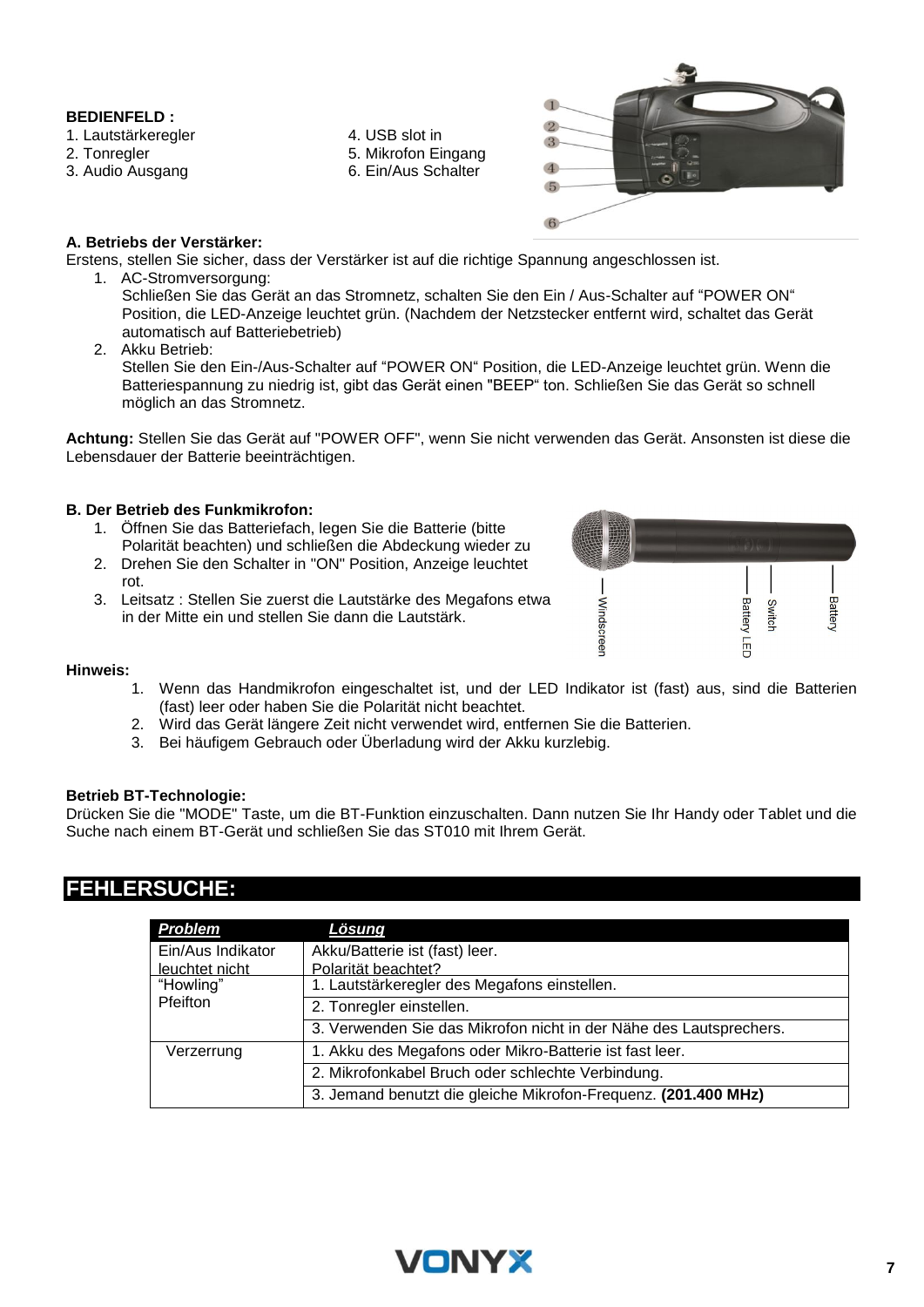### **FRANÇAIS**

Nous vous remercions d'avoir acheté un produit Vonyx. Veuillez lire la présente notice avant l'utilisation afin de pouvoir en profiter pleinement.

Veuillez lire la notice avant toute utilisation. Respectez impérativement les instructions afin de continuer à bénéficier de la garantie. Prenez toutes les précautions nécessaires pour éviter tout incendie ou décharge électrique. Seul un technicien spécialisé peut effectuer les réparations. Nous vous conseillons de conserver la présente notice pour pouvoir vous y reporter ultérieurement.

- Avant d'utiliser l'appareil, prenez conseil auprès d'un spécialiste. Lors de la première mise sous tension, il est possible qu'une odeur soit perceptible. C'est normal, l'odeur disparaîtra peu de temps après.
- L'appareil contient des composants porteurs de tension. N'OUVREZ JAMAIS le boîtier.
- Ne placez pas des objets métalliques ou du liquide sur l'appareil, cela pourrait causer des décharges électriques et dysfonctionnements..
- Ne placez pas l'appareil à proximité de sources de chaleur, par exemple radiateur. Ne positionnez pas l'appareil sur une surface vibrante. N'obturez pas les ouïes de ventilation.
- L'appareil n'est pas conçu pour une utilisation en continu.
- Faites attention au cordon secteur, il ne doit pas être endommagé.
- Lorsque vous débranchez l'appareil de la prise secteur, tenez-le par la prise, ne tirez jamais sur le cordon.
- Ne branchez pas et ne débranchez pas l'appareil avec les mains mouillées.
- Seul un technicien spécialisé peut remplacer la fiche secteur et / ou le cordon secteur.
- Si l'appareil est endommagé et donc les éléments internes sont visibles, ne branchez pas l'appareil, NE L'ALLUMEZ PAS. Contactez votre revendeur. NE BRANCHEZ PAS l'appareil à un rhéostat ou un dimmer.
- Pour éviter tout risque d'incendie ou de décharge électrique, n'exposez pas l'appareil à la pluie ou à l'humidité.
- Seul un technicien habilité et spécialisé peut effectuer les réparations
- Branchez l'appareil à une prise secteur 220-240 Vac/50 Hz avec terre, avec un fusible 10-16 A.
- Pendant un orage ou en cas de non utilisation prolongée de l'appareil, débranchez l'appareil du secteur.
- En cas de non utilisation prolongée de l'appareil, de la condensation peut être créée. Avant de l'allumer, laissez l'appareil atteindre la température ambiante. Ne l'utilisez jamais dans des pièces humides ou en extérieur.
- Afin d'éviter tout accident en entreprise, vous devez respecter les conseils et instructions.
- 

Ce symbole doit attirer l'attention de l'utilisateur sur les tensions élevées présentes dans le boîtier de l'appareil, pouvant engendrer une décharge électrique.



Ce symbole doit attirer l'attention de l'utilisateur sur des instructions importantes détaillées dans la notice, elles doivent être lues et respectées.

Cet appareil porte le symbole CE. Il est interdit d'effectuer toute modification sur l'appareil. La certification CE et la garantie deviendraient caduques !

**NOTE:** Pour un fonctionnement normal de l'appareil, il doit être utilisé en intérieur avec une plage de température maximale autorisée entre 5°C/41°F et 35°C/95°F.



Ne jetez pas les produits électriques dans la poubelle domestique. Déposez-les dans une décharge. Demandez conseil aux autorisés ou à votre revendeur. Données techniques réservées. Les valeurs actuelles peuvent varier d'un produit à l'autre. Tout droit de modification réservé sans notification préalable.

*N'essayez pas de réparer l'appareil vous-même. Vous perdriez tout droit à la garantie. Ne faites aucune modification sur l'appareil. Vous perdriez tout droit à la garantie La garantie deviendrait également caduque en cas d'accidents ou dommages causes par une utilisation inappropriée de l'appareil ou un non respect des consignes présentes dans cette notice. Vonyx ne pourrait être tenu responsable en cas de dommages matériels ou corporels causés par un non respect des consignes de sécurité et avertissements. Cela est également valable pour tous les dommages quelle que soit la forme.*

- N'allumez pas et n'éteignez pas l'appareil de manière répétée. Cela réduit sa durée de vie.
- Conservez l'appareil hors de la portée des enfants. Ne laissez pas l'appareil sans surveillance.
- N'utilisez pas d'aérosols pour nettoyer les interrupteurs. Les résidus créent des dépôts et de la graisse. En cas de dysfonctionnement, demandez conseil à un spécialiste.
- Ne forcez pas les réglages.
- L'appareil contient un haut-parleur pouvant engendrer des champs magnétiques. Tenez cet appareil à 60 cm au moins d'un téléviseur ou ordinateur.
- Cet appareil contient un accumulateur rechargeable au plomb. Rechargez-le tous les trois mois en cas de non utilisation prolongée de l'appareil sinon l'accumulateur pourrait être endommagé.
- Si l'accumulateur est endommagé, remplacez-le par un accumulateur de même type et déposez l'ancien accumulateur dans un container de recyclage adapté.
- Si l'appareil est tombé, faites-le toujours vérifier par un technicien avant de le rallumer.
- Pour nettoyer l'appareil, n'utilisez pas de produits chimiques qui abîment le revêtement, utilisez uniquement un tissu sec.
- Tenez toujours l'appareil éloigné de tout équipement électrique pouvant causer des interférences.
- Pour toute réparation, il faut impérativement utiliser des pièces d'origine, sinon il y a risque de dommages graves et / ou de radiations dangereuses.
- Eteignez toujours l'appareil avant de le débrancher du secteur et de tout autre appareil. Débranchez tous les cordons avant de déplacer l'appareil.
- Assurez-vous que le cordon secteur n'est pas abîmé si des personnes viennent à marcher dessus. Avant toute utilisation, vérifiez son état.
- La tension d'alimentation est de 220-240Vac/50 Hz. Vérifiez la compatibilité. Si vous voyagez, vérifiez que la tension d'alimentation du pays est compatible avec l'appareil.
- Conservez l'emballage d'origine pour pouvoir transporter l'appareil en toute sécurité.

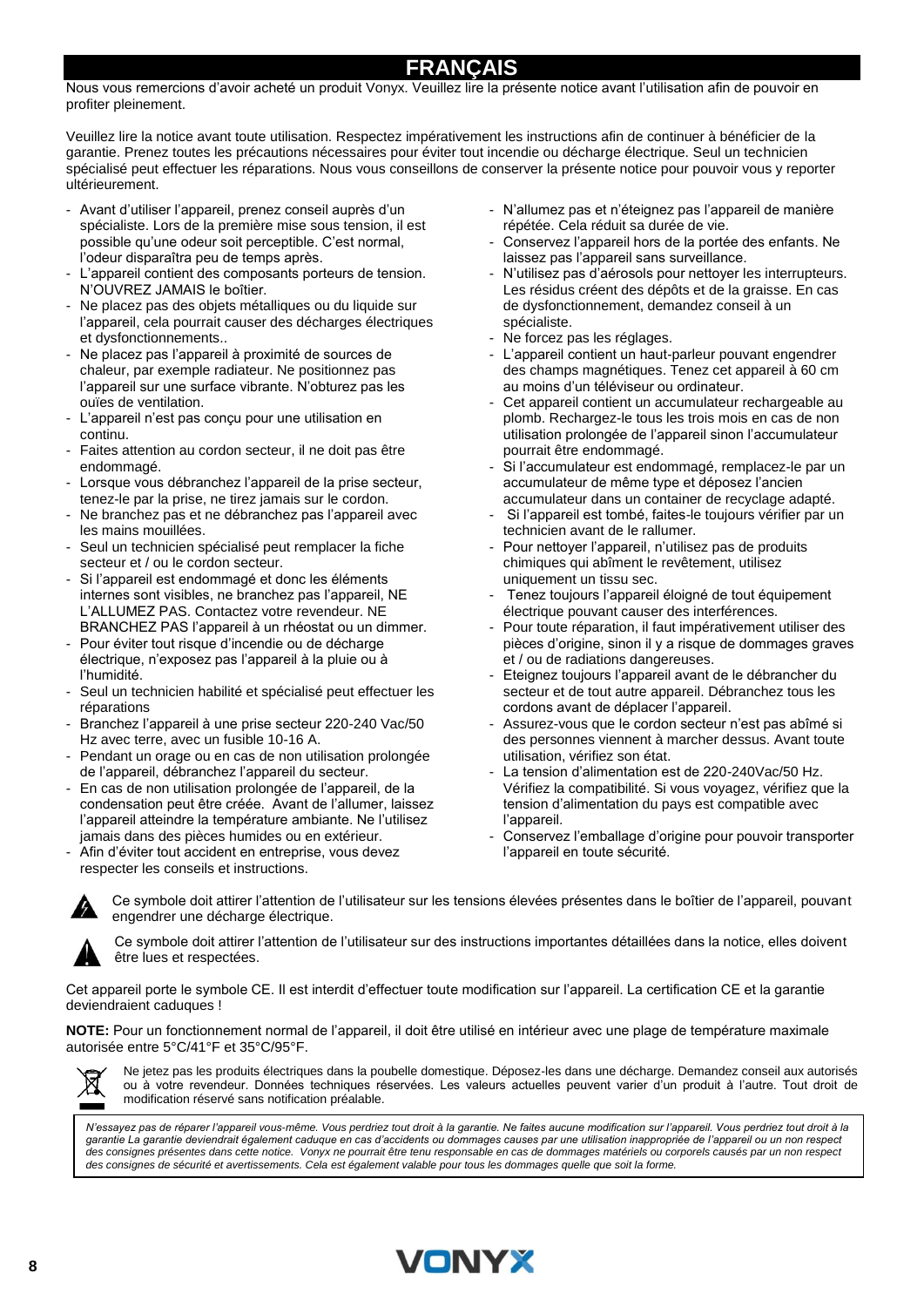#### **Description de l'amplificateur**

- 1. Réglage de volume
- 2. Réglage tonalité
- 3. Sortie audio
- 4. Port USB
- 5. Entrée micro filaire
- 6. Interrupteur On/Off
- **A. Fonctionnement de l'amplificateur :**

Assurez-vous tout d'abord que l'amplificateur accepte bien la tension d'alimentation disponible.

- 1. Alimentation par bloc secteur AC : Reliez le bloc secteur, mettez l'interrupteur POWER sur ON, le témoin de fonctionnement brille en vert, indiquant que l'amplificateur fonctionne normalement. (Si l'alimentation secteur est coupée, l'accumulateur intégré poursuit l'alimentation).
- 2. Bloc secteur DC: Mettez l'interrupteur POWER sur ON, le témoin de fonctionnement brille en vert, il fonctionne normalement si l'accumulateur est trop faible, un signal sonore "BEEP" retentit, pour aviser qu'il faut charger l'accumulateur.

**Attention :** Veillez à mettre l'interrupteur sur OFF après l'utilisation de l'amplificateur pour éviter de réduire la durée de vie de l'accumulateur.

#### **B. Fonctionnement de l'émetteur sans fil :**

- 1. Ouvrez le couvercle du compartiment batterie, insérez deux batteries 1,5 V en respectant la polarité et refermez.
- 2. Branchez le micro serre-tête ou cravate dans la prise MIC.
- 3. Le meilleur moyen pour régler le volume de l'amplificateur est de mettre le réglage à 2/3, puis réglez le volume de l'émetteur comme souhaité.

#### **Attention :**

- 1. Si l'émetteur est allumé (ON) mais si la LED témoin est éteinte, la batterie est faible, il faut la remplacer ou vérifier que la polarité est correcte.
- 2. Pensez à retirer la batterie en cas de non utilisation prolongée.

#### **Charge et entretien de l'amplificateur**

- 1. Pendant la charge, éteignez l'amplificateur, le témoin POWER CHARGING est rouge : l'accumulateur doit charger pendant 8 heures d'affilée.
- 2. La durée de vie de l'accumulateur peut être réduite en cas d'utilisation fréquente ou de surcharge excessive.
- 3. Chargez l'amplificateur tous les trois mois en cas de non utilisation, 8 heures pour chaque charge.

#### **Fonctionnement technologie BT :**

appuyez sur le bouton Mode pour activer la fonction BT. Ensuite, utilisez votre téléphone mobile ou ordinateur pour rechercher l'appareil Bluetooth et appairez le ST010 avec votre appareil.

## **PROBLÈMES :**

| <b>Problèmes</b>           | <b>Causes et solutions</b>                                                            |
|----------------------------|---------------------------------------------------------------------------------------|
| Le témoin Power est éteint | La batterie est faible, passez en alimentation secteur et<br>rechargez immédiatement; |
| <b>Sifflements</b>         | 1. Diminuez le volume de l'amplificateur                                              |
|                            | 2. Tournez le réglage de tonalité des graves                                          |
|                            | 3. Adaptez la distance entre l'amplificateur et le microphone                         |
| <b>Bruit</b>               | 1. Faiblesse de la batterie de l'amplificateur ou de                                  |
|                            | 2. Le cordon du microphone peut être endommagé;                                       |
|                            | 3. Interférence avec la même fréquence (201.400 MHz);                                 |





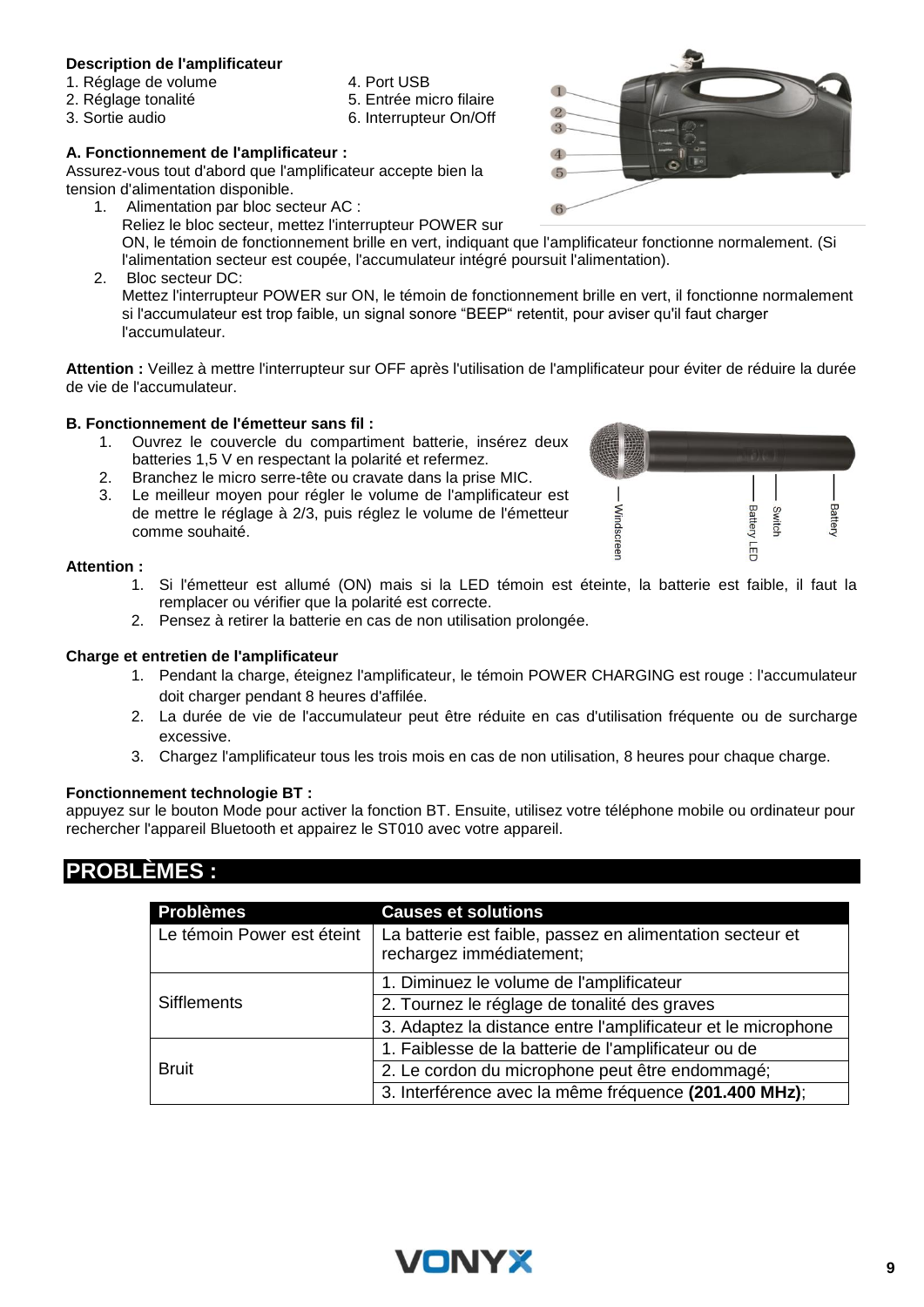# **TECHNICAL SPECIFICATION**

| <b>Power Source:</b>       | AC220V / 50-60HZ              |
|----------------------------|-------------------------------|
|                            | DC12V=2.2AH (Rechargeable)    |
| <b>Output Power (RMS):</b> | 35Watt                        |
| <b>Speaker Unit:</b>       | $12$ CM / 5" / 4Ω             |
| <b>Sensitivity:</b>        | 10dB (S/N>60dB)               |
| <b>Surge Mode:</b>         | Quartz Crystal Locked ±0.005% |
| <b>Cover range:</b>        | 35M                           |
| <b>Frequency:</b>          | 201.400MHz                    |
| Size:                      | 16 x 17.8 x 28.5cm            |
|                            |                               |

# CE1622 1 CLASS II

## **VHF MICROPHONE**

#### **ENGLISH**

In the EU only for licencefree use in NL and PT and in DK for the hearing impaired, in the UK the frequency range is not for use as well as in S, BE, FR and IT. Use in PL and ES with restrictions. For DE apply for an individual license and contact Federal Network = BundesNetzAgentur. The enduser must apply for an assignment in other EU countries due to several restrictions.

#### **NEDERLANDS**

Dit product is vergunningsvrij te gebruiken in NL+PT, met sommige restricties in PL/CH/ES. In DE dient een individuele toewijzing aangevraagd te worden, neem contact op met de BundesNetzAgentur (BNetzA)). In DK te gebruiken voor gehoorstorenden. De frequentieband is niet te gebruiken in UK,S,IT, FR en BE. In andere EU landen gelden ook restricties en moet gebruik aangevraagd worden.

#### **DEUTSCH**

Dieses Produkt darf nur in den NL und PT Lizenzfrei benutzt werden und in DK für Hörgeschädigte, in ES/CH/PL mit Beschränkungen. In DE muß der Endnutzer eine Einzelzuteilung beantragen bei einer ortlich zuständigen Außenstelle der Bundesnetzagentur (BNetzA). Nicht zu verwenden in UK,S, IT, FR und BE. Eingeschränkte Verwendung in den anderen EG Ländern, eine Zuteilung muss hier beantragt werden.

#### **ESPAÑOL**

Este producto solo puede usarse en Holanda/Portugal sin licencia (y en Alemania, España y Suiza con restricciones). En Alemania el usuario final debe informar que es para un uso individual en una delegación local de la Agencia Federal de Redes (BNetzA). En otros países de la UE con restricciones.

#### **FRANCAIS**

En Europe, système sans déclaration uniquement dans certains pays (Pays-Bas, Danemark). Plage non autorisée en S, BE, FR et IT. En Pologne et Espagne avec restrictions. Pour l'Allemagne, contactez la BundesNetzAgentur. L'utilisateur final doit demander une autorisation dans d'autres pays européens.

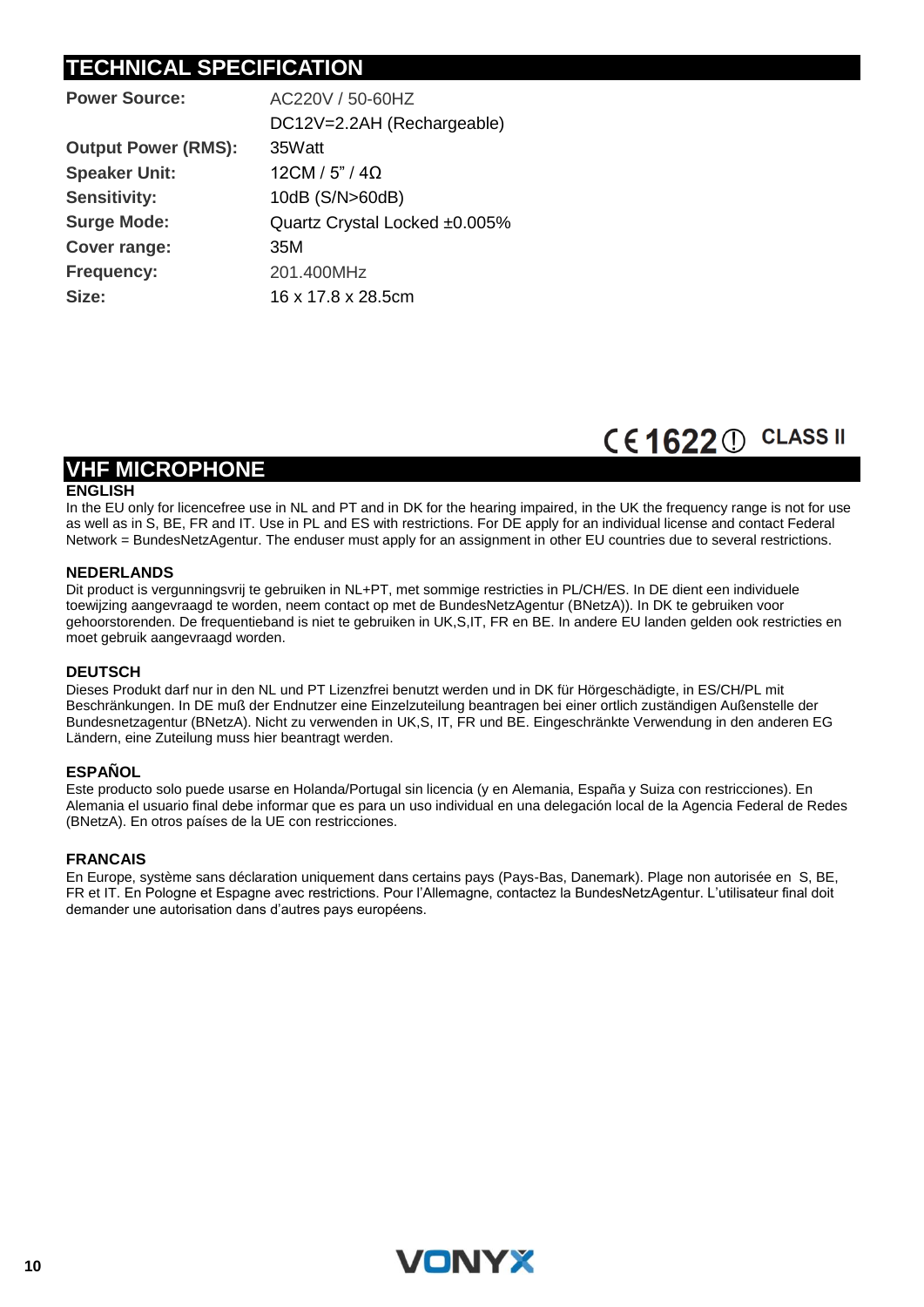

# *C* **E** Declaration of Conformity

| Manufacturer:                        | <b>TRONIOS BV</b><br>Bedrijvenpark Twente 415<br>7602 KM - ALMELO<br>+31(0)546589299<br>+31(0)546589298<br>The Netherlands                                                                                                                       |
|--------------------------------------|--------------------------------------------------------------------------------------------------------------------------------------------------------------------------------------------------------------------------------------------------|
| Product number:                      | 178.869                                                                                                                                                                                                                                          |
| <b>Product Description:</b>          | ST010 Personal PA Wireless System                                                                                                                                                                                                                |
| Trade Name:                          | <b>VONYX</b>                                                                                                                                                                                                                                     |
| Regulatory Requirement: EN55013:2013 | EN55020:2007+A11:2011<br>EN61000-3-2:2014<br>EN61000-3-3:2013<br>EN60065:2002+A1:2006+A11:2008+A2:2010+A12:2011<br>EN 62479:2010<br>ETSI EN 301489-1:2011-09<br>ETSI EN 301489-9:2007-11<br>ETSI EN 300422-1:2011-08<br>ETSI EN 300422-2:2011-08 |

The product meets the requirements stated in Directives 2006/95 and 2004/108/EC and conforms to the above mentioned Declarations.

Almelo, 10-12-2015

| Name      | : B. Kosters                  |
|-----------|-------------------------------|
|           | <b>Controller regulations</b> |
| Signature |                               |
|           |                               |